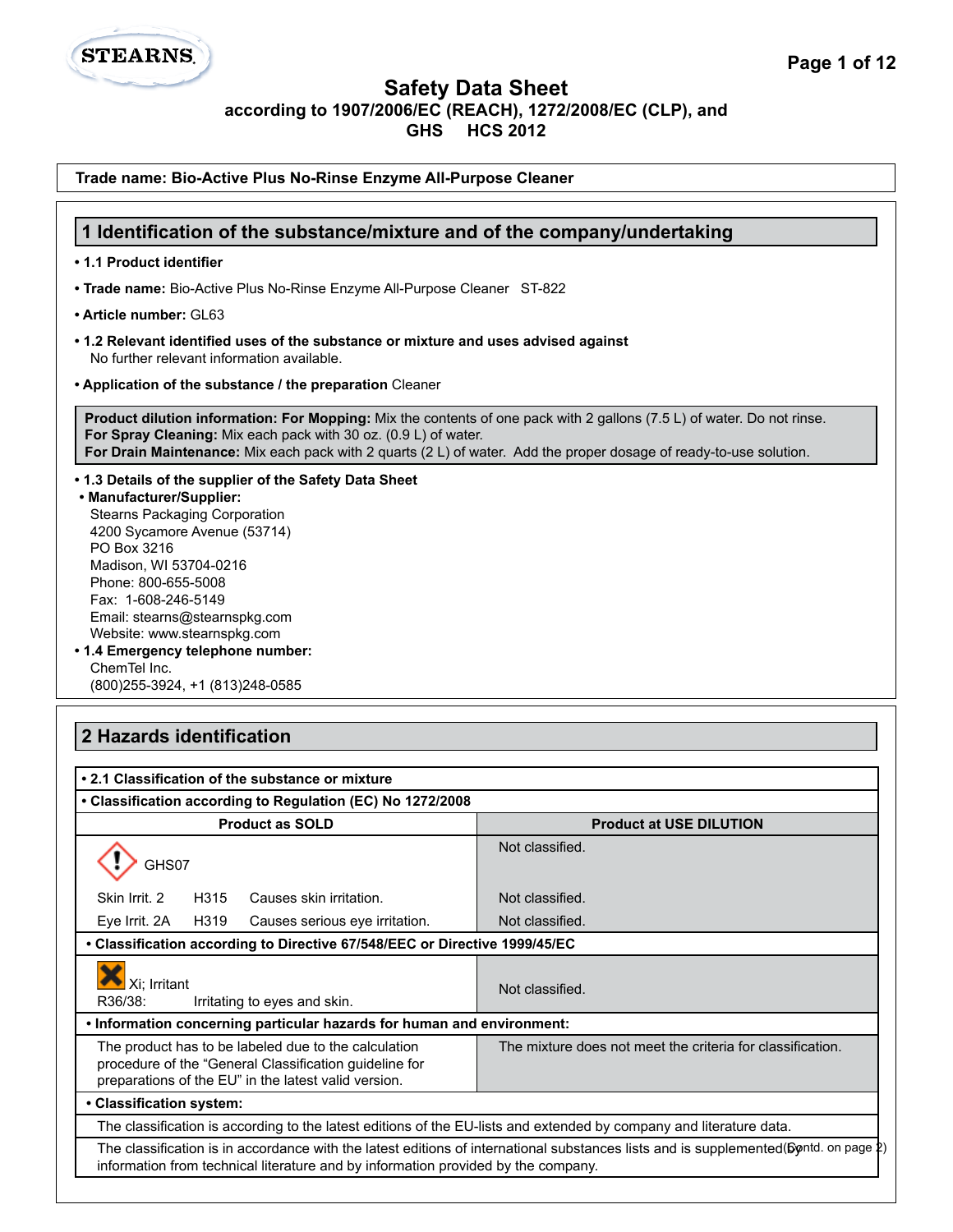|                                                                                                                                                                                                                         | (Contd. from page 1)                                       |
|-------------------------------------------------------------------------------------------------------------------------------------------------------------------------------------------------------------------------|------------------------------------------------------------|
| • 2.2 Label elements                                                                                                                                                                                                    |                                                            |
| <b>Product as SOLD</b>                                                                                                                                                                                                  | <b>Product at USE DILUTION</b>                             |
| • Labeling according to Regulation (EC) No 1272/2008                                                                                                                                                                    |                                                            |
| The product is classified and labeled according to the CLP<br>regulation.                                                                                                                                               | The mixture does not meet the criteria for classification. |
| • Hazard pictograms                                                                                                                                                                                                     |                                                            |
|                                                                                                                                                                                                                         | None                                                       |
| GHS07                                                                                                                                                                                                                   |                                                            |
| · Signal word Warning                                                                                                                                                                                                   | None                                                       |
| • Hazard statements                                                                                                                                                                                                     |                                                            |
| H315 Causes skin irritation.<br>H319 Causes serious eye irritation.                                                                                                                                                     | Avoid contact with eyes.                                   |
| • Precautionary statements                                                                                                                                                                                              |                                                            |
| • Precautionary statements                                                                                                                                                                                              |                                                            |
| P280 Wear protective gloves/eye protection.                                                                                                                                                                             | Wear protective eyewear if eye contact is possible.        |
| P264 Wash hands thoroughly after handling.                                                                                                                                                                              |                                                            |
| P305+351+338+337+313 IF IN EYES: Rinse cautiously<br>with water for several minutes. Remove contact<br>lenses if present and easy to do. Continue rinsing. If<br>eye irritation persists: Get medical advice/attention. |                                                            |
| P302+352+362+332+313: IF ON SKIN: Rinse skin with<br>pleny of water. Take off contaminated clothing and<br>wash before reuse. If skin irritation occurs: Get<br>medical advice/attention.                               |                                                            |
| • Additional information:                                                                                                                                                                                               |                                                            |

# **3 Composition/information on ingredients**

#### **• 3.2 Mixtures**

**• Description:** Mixture of substances listed below with nonhazardous additions.

| • Dangerous components: |                                          |         |
|-------------------------|------------------------------------------|---------|
| CAS: 68439-46-3         | alcohols, C9-11, ethoxylated             | < 25%   |
| NLP: 500-446-0          | Xi R36/38                                |         |
|                         | Skin Irrit. 2, H315; Eye Irrit. 2A, H319 |         |
| CAS: 34590-94-8         | (2-Methoxymethylethoxy) propanol         | $< 5\%$ |
|                         | Flam Lig. 4, H227 combustible liquid     |         |
| CAS: 5324-84-5          | 1-Octanesulfonic acid, sodium salt       | $<$ 3%  |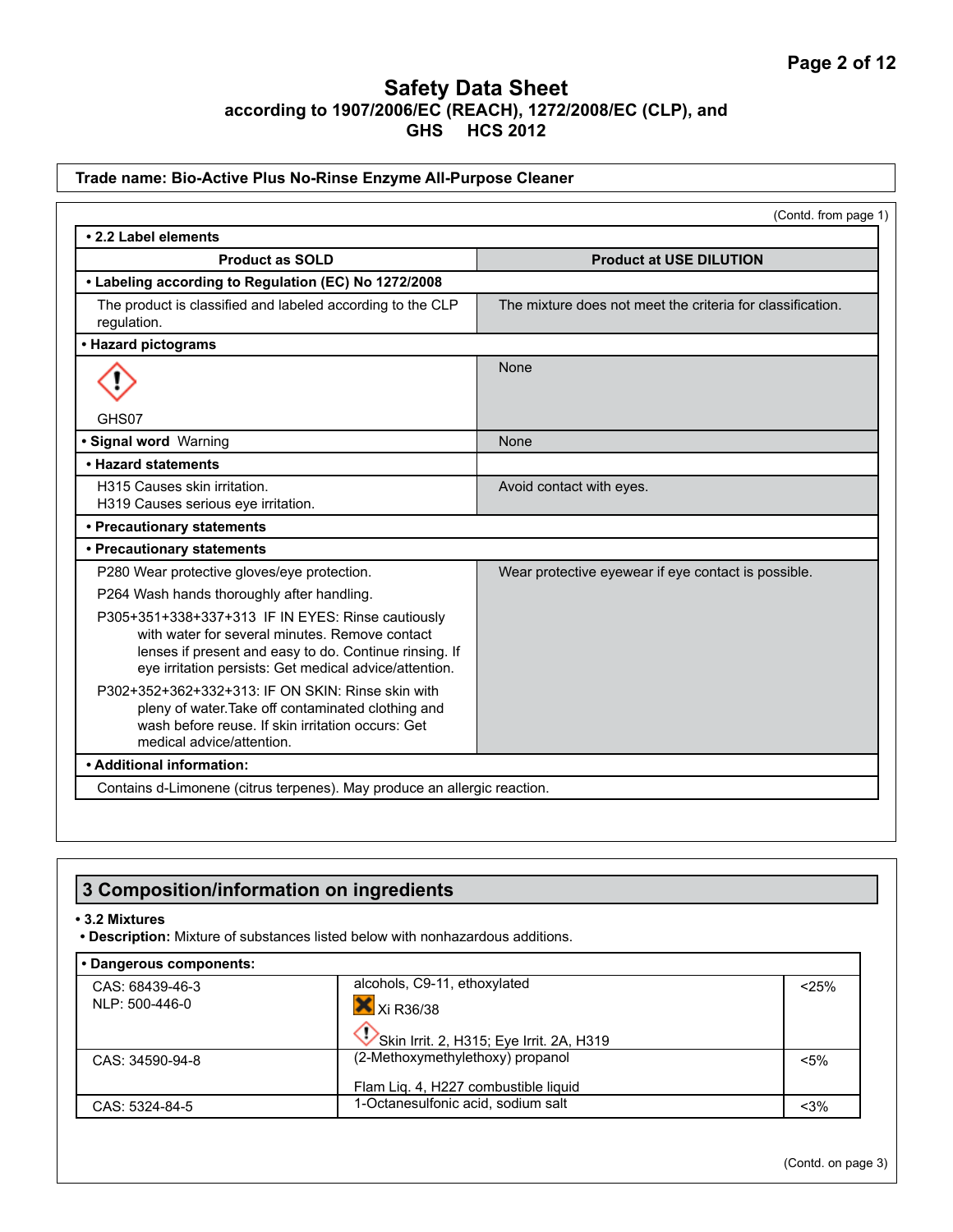|                                   |                                                                                                                  | (Contd. from page 2) |
|-----------------------------------|------------------------------------------------------------------------------------------------------------------|----------------------|
| • Dangerous components:           |                                                                                                                  |                      |
| CAS: 64-02-8<br>EINECS: 200-573-9 | tetrasodium ethylenediaminetetraacetate<br>$X$ <sub>Xn</sub> R <sub>22</sub> ; $X$ <sub>Xi</sub> R <sub>41</sub> | $<$ 3%               |
| Index number: 607-428-00-2        | $\sqrt{2}$<br>Eye Dam. 1, H318                                                                                   |                      |
|                                   | Acute Tox. 4, H302                                                                                               |                      |

| <b>4 First-aid measures</b>                                                                                                                                  |                                                                                                                          |  |  |
|--------------------------------------------------------------------------------------------------------------------------------------------------------------|--------------------------------------------------------------------------------------------------------------------------|--|--|
|                                                                                                                                                              |                                                                                                                          |  |  |
| .4.1 Description of first aid measures                                                                                                                       |                                                                                                                          |  |  |
| <b>Product as SOLD</b>                                                                                                                                       | <b>Product at USE DILUTION</b>                                                                                           |  |  |
| • After inhalation:<br>Supply fresh air; consult doctor in case of complaints.                                                                               | No special measures required. Treat symptomatically.                                                                     |  |  |
| • After skin contact:<br>Wash with water and rinse thoroughly. If skin irritation<br>continues consult a doctor.                                             | No known effect after skin contact. Rinse with water for a<br>few minutes.                                               |  |  |
| • After eye contact:<br>Remove contact lenses if worn.<br>Rinse opened eye for several minutes under running water.<br>If symptoms persist consult a doctor. | No known effect after eye contact. Rinse with water for a<br>few minutes. If irritation persists, get medical attention. |  |  |
| • After swallowing:<br>Rinse out mouth and then drink plenty of water.<br>Do not induce vomiting; call for medical help immediately.                         | Get medical attention if symptoms occur.                                                                                 |  |  |
| . 4.2 Most important symptoms and effects both acute and delayed Gastric or intestinal disorders.                                                            |                                                                                                                          |  |  |
| . Hazards No further relevant information available.                                                                                                         | No known effects.                                                                                                        |  |  |
| • 4.3 Indication of any immediate medical attention and special treatment needed                                                                             |                                                                                                                          |  |  |
| If necessary oxygen respiration treatment.<br>Medical supervision for at least 48 hours.                                                                     | Treat symptomatically.                                                                                                   |  |  |

# **5 Fire-fighting measures**

#### **• 5.1 Extinguishing media**

**• Suitable extinguishing agents:**

CO2, powder or water spray. Fight larger fires with water spray or alcohol resistant foam.

- **For safety reasons unsuitable extinguishing agents:** None.
- **5.2 Special hazards arising from the substance or mixture** Formation of toxic gases is possible during heating or in case of fire.
- **5.3 Advice for firefighters**

#### **• Protective equipment:**

Wear self-contained respiratory protective device. Wear fully protective suit.

**• Additional information** No further relevant information available.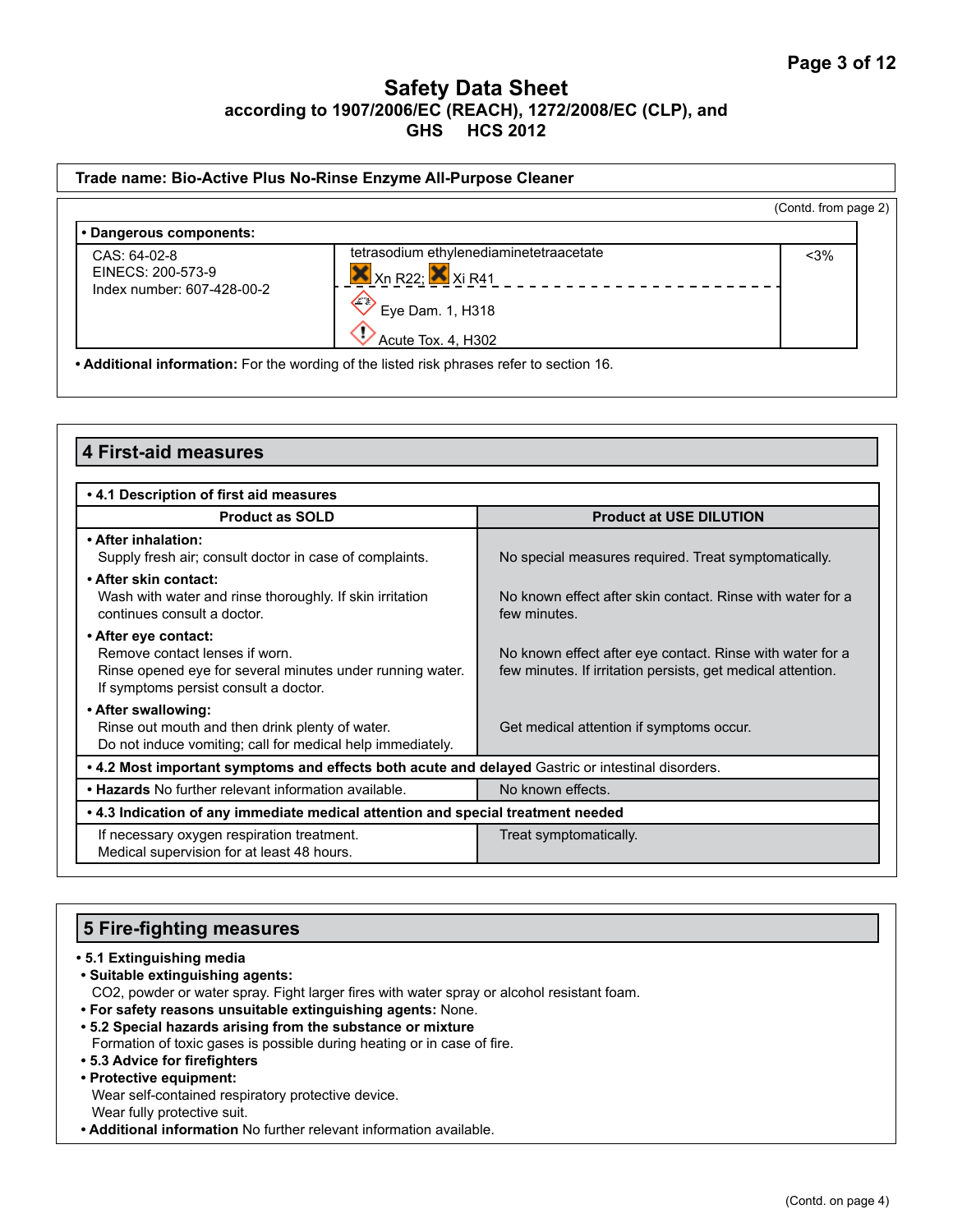#### **Trade name: Bio-Active Plus No-Rinse Enzyme All-Purpose Cleaner**

(Contd. from page 3)

| <b>6 Accidental release measures</b>                                                                                                                                                          |                                                                                                                                                                   |  |  |
|-----------------------------------------------------------------------------------------------------------------------------------------------------------------------------------------------|-------------------------------------------------------------------------------------------------------------------------------------------------------------------|--|--|
| .6.1 Personal precautions, protective equipment and emergency procedures                                                                                                                      |                                                                                                                                                                   |  |  |
| <b>Product as SOLD</b>                                                                                                                                                                        | <b>Product at USE DILUTION</b>                                                                                                                                    |  |  |
| Wear protective equipment. Keep unprotected persons away.<br>Use respiratory protective device against the effects of<br>fumes/dust/aerosol.<br>Ensure adequate ventilation                   | Use personal protective equipment as required.                                                                                                                    |  |  |
| • 6.2 Environmental precautions:                                                                                                                                                              |                                                                                                                                                                   |  |  |
| Do not allow to enter sewers/ surface or ground water.                                                                                                                                        | Avoid contact of large amounts of spilled material and run<br>off with soil and surface waterways.                                                                |  |  |
| .6.3 Methods and material for containment and cleaning up:                                                                                                                                    |                                                                                                                                                                   |  |  |
| Absorb with liquid-binding material (sand, diatomite, acid<br>binders, universal binders, sawdust).<br>Send for recovery or disposal in suitable receptacles.<br>Ensure adequate ventilation. | Large Spills: Flush area with water. Prevent entry into<br>waterways.<br>Small Spills: Wipe up with absorbent material.                                           |  |  |
| • 6.4 Reference to other sections                                                                                                                                                             |                                                                                                                                                                   |  |  |
| See Section 7 for information on safe handling.<br>See Section 8 for information on personal protection<br>equipment.<br>See Section 13 for disposal information.                             | See Section 7 for information on safe handling.<br>See Section 8 for information on personal protection<br>equipment.<br>See Section 13 for disposal information. |  |  |

# **7 Handling and storage**

| • 7.1 Precautions for safe handling                                                    |                                                                  |
|----------------------------------------------------------------------------------------|------------------------------------------------------------------|
| <b>Product as SOLD</b>                                                                 | <b>Product at USE DILUTION</b>                                   |
| Ensure good ventilation/exhaustion at the workplace.<br>Prevent formation of aerosols. | Wash hands thoroughly after handling.                            |
| . Information about fire - and explosion protection:                                   |                                                                  |
| Protect from heat.                                                                     | No precautions necessary.                                        |
| • 7.2 Conditions for safe storage, including any incompatibilities                     |                                                                  |
| • Storage:                                                                             |                                                                  |
| . Requirements to be met by storerooms and receptacles:                                |                                                                  |
| Keep out of reach of children.<br>Keep out of reach of children.                       |                                                                  |
| . Information about storage in one common storage facility:                            |                                                                  |
| Store away from oxidizing agents.<br>Store away from foodstuffs.                       | Store away from oxidizing agents.<br>Store away from foodstuffs. |
| • Further information about storage conditions:                                        |                                                                  |
| No storage precautions necessary.<br>No storage precautions necessary.                 |                                                                  |
| • 7.3 Specific end use(s)                                                              |                                                                  |
| No further relevant information available.                                             |                                                                  |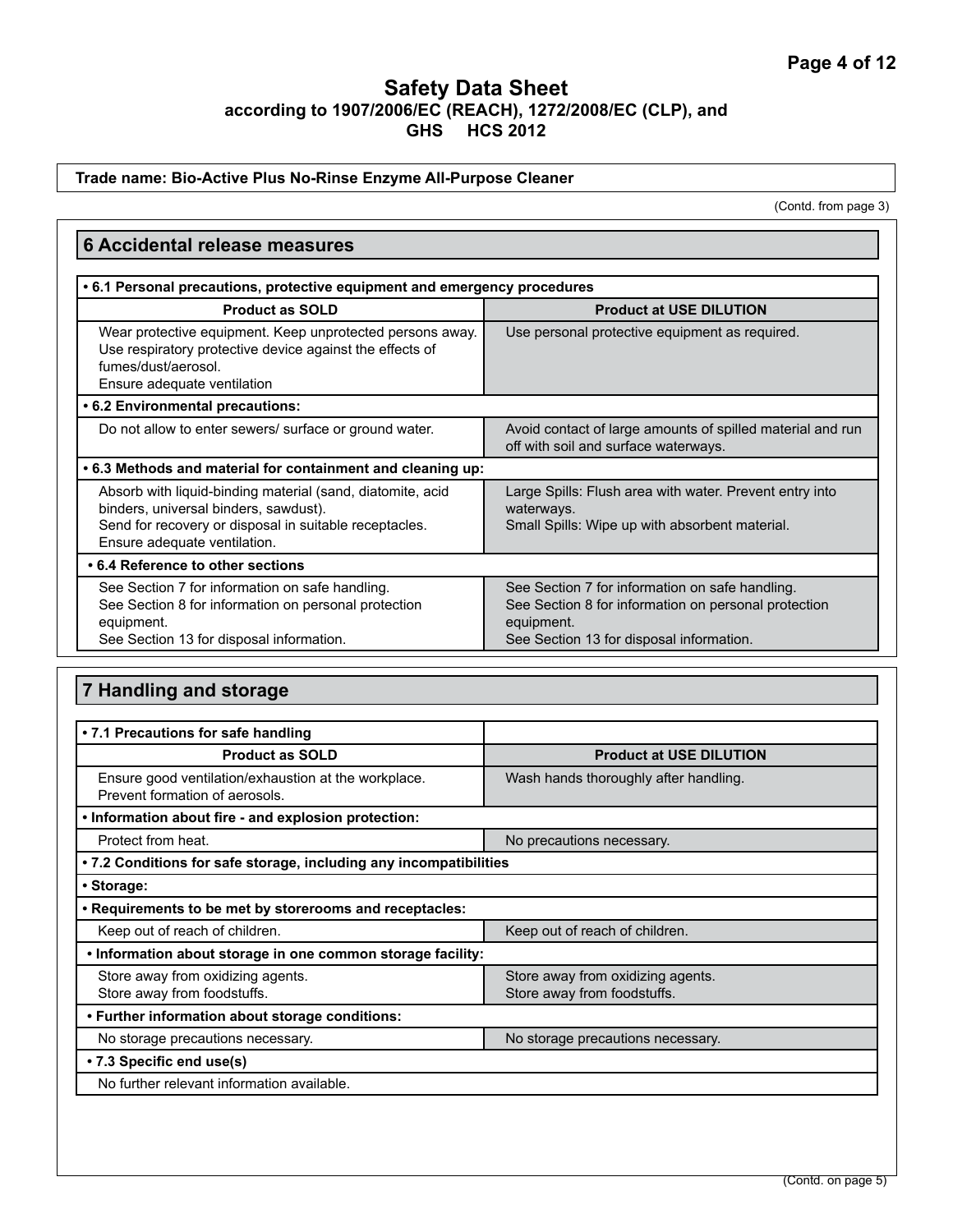#### **Trade name: Bio-Active Plus No-Rinse Enzyme All-Purpose Cleaner**

(Contd. from page 4)

| 8 Exposure controls/personal protection                                                                                                                                                                                                                                                      |                                                                                                                                                                                                                                                                                              |
|----------------------------------------------------------------------------------------------------------------------------------------------------------------------------------------------------------------------------------------------------------------------------------------------|----------------------------------------------------------------------------------------------------------------------------------------------------------------------------------------------------------------------------------------------------------------------------------------------|
| . Additional information about design of technical facilities: No further data; see item 7.                                                                                                                                                                                                  |                                                                                                                                                                                                                                                                                              |
| <b>Product as SOLD</b>                                                                                                                                                                                                                                                                       | <b>Product at USE DILUTION</b>                                                                                                                                                                                                                                                               |
| • 8.1 Control parameters                                                                                                                                                                                                                                                                     |                                                                                                                                                                                                                                                                                              |
| . Ingredients with limit values that require monitoring at the workplace:                                                                                                                                                                                                                    |                                                                                                                                                                                                                                                                                              |
| 34590-94-8 (2-Methoxymethylethoxy) propanol                                                                                                                                                                                                                                                  | Not applicable.                                                                                                                                                                                                                                                                              |
| Long-term value: 600 mg/m <sup>3</sup> , 100 ppm<br>PEL (USA)                                                                                                                                                                                                                                |                                                                                                                                                                                                                                                                                              |
| TLV (USA)<br>Short-term value: 900 mg/m <sup>3</sup> , 150 ppm                                                                                                                                                                                                                               |                                                                                                                                                                                                                                                                                              |
| <b>Biological limit values</b><br>No biological exposure limits noted for the ingredient(s).                                                                                                                                                                                                 |                                                                                                                                                                                                                                                                                              |
| <b>Exposure guidelines</b>                                                                                                                                                                                                                                                                   |                                                                                                                                                                                                                                                                                              |
| US ACGIH Threshold Limit Values: Skin designation<br>(2-Methoxymethylethoxy) propanol (CAS 34590-94-8) Can be<br>absorbed through the skin.                                                                                                                                                  |                                                                                                                                                                                                                                                                                              |
| US. California Code of Regulations, Title 8, Section 5155.<br><b>Airborne Contaminants</b><br>DIPROPYLENE GLYCOL METHYL ETHER (CAS 34590-94-8)<br>Can be absorbed through the skin.                                                                                                          |                                                                                                                                                                                                                                                                                              |
| US. NIOSH: Pocket Guide to Chemical Hazards<br>(2-Methoxymethylethoxy) propanol (CAS 34590-94-8) Can be<br>absorbed through the skin.                                                                                                                                                        |                                                                                                                                                                                                                                                                                              |
| US. OSHA Table Z-1 Limits for Air Contaminants (29 CFR<br>1910.1000)<br>(2-Methoxymethylethoxy) propanol (CAS 34590-94-8) Can be<br>absorbed through the skin.                                                                                                                               |                                                                                                                                                                                                                                                                                              |
| US. Tennessee. OELs. Occupational Exposure Limits, Table<br>Z <sub>1</sub> A<br>(2-Methoxymethylethoxy) propanol (CAS 34590-94-8) Can be                                                                                                                                                     |                                                                                                                                                                                                                                                                                              |
| absorbed through the skin.                                                                                                                                                                                                                                                                   |                                                                                                                                                                                                                                                                                              |
| Appropriate engineering controls<br>General ventilation normally adequate.                                                                                                                                                                                                                   |                                                                                                                                                                                                                                                                                              |
| • 8.2 Exposure controls                                                                                                                                                                                                                                                                      |                                                                                                                                                                                                                                                                                              |
| • Personal protective equipment:                                                                                                                                                                                                                                                             |                                                                                                                                                                                                                                                                                              |
| • General protective and hygienic measures:                                                                                                                                                                                                                                                  |                                                                                                                                                                                                                                                                                              |
| The usual precautionary measures are to be adhered to<br>when handling chemicals.<br>Keep away from foodstuffs, beverages and feed.<br>Immediately remove all soiled and contaminated clothing.<br>Wash hands before breaks and at the end of work.<br>Avoid contact with the eyes and skin. | The usual precautionary measures are to be adhered to<br>when handling chemicals.<br>Keep away from foodstuffs, beverages and feed.<br>Immediately remove all soiled and contaminated clothing.<br>Wash hands before breaks and at the end of work.<br>Avoid contact with the eyes and skin. |
| • Respiratory protection:                                                                                                                                                                                                                                                                    |                                                                                                                                                                                                                                                                                              |
| Not required under normal conditions of use.<br>Use suitable respiratory protective device in case of<br>insufficient ventilation.<br>NIOSH approved organic vapor respirator equipped with a<br>dust/mist prefilter should be used.                                                         | Not required under normal conditions of use.<br>Use suitable respiratory protective device in case of<br>insufficient ventilation.<br>NIOSH approved organic vapor respirator equipped with a<br>dust/mist prefilter should be used.                                                         |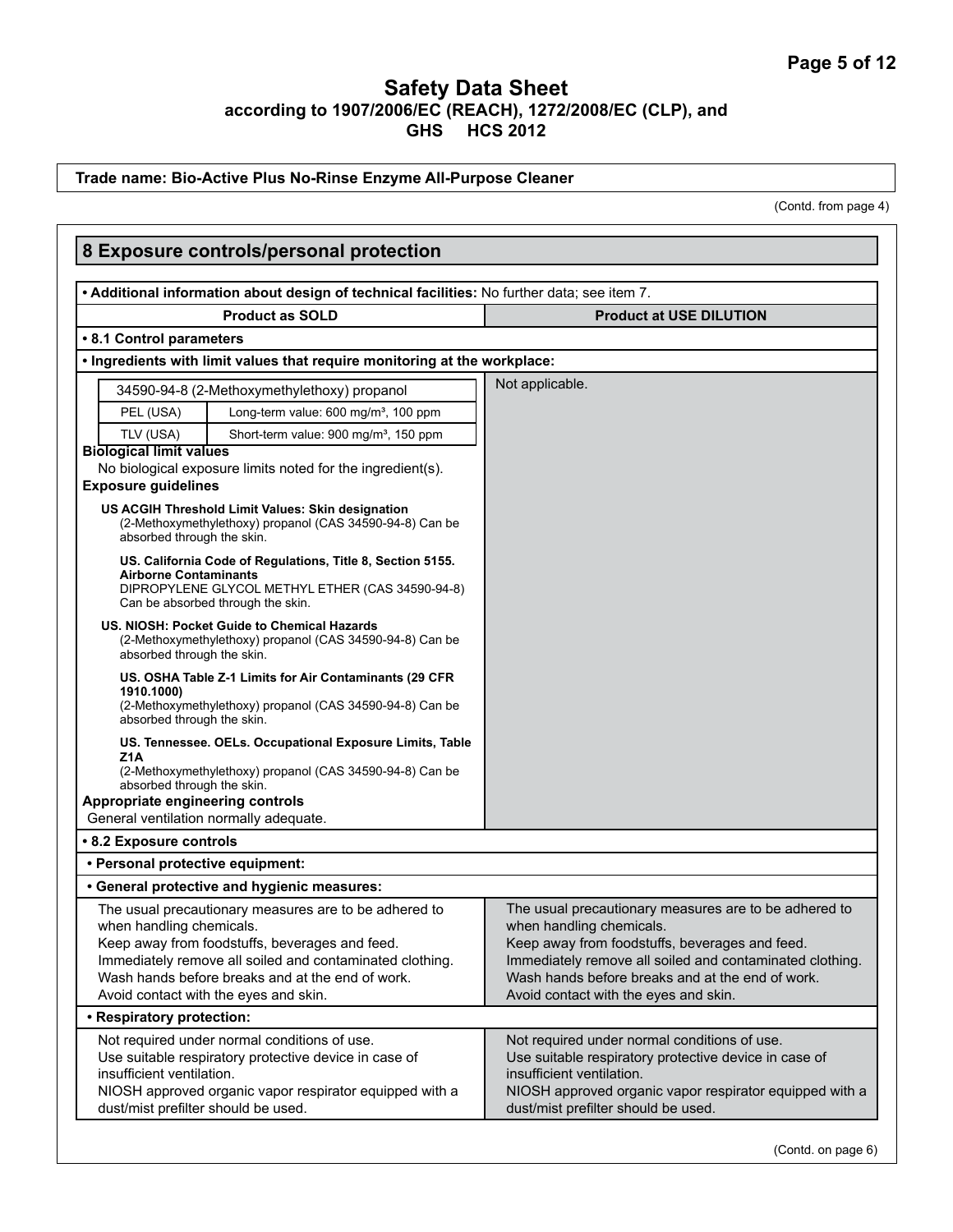### **Trade name: Bio-Active Plus No-Rinse Enzyme All-Purpose Cleaner**

| • Protection of hands:                                                                                                                                                                                                                                                                                                                                                        | (Contd. from page 5)                                                                    |
|-------------------------------------------------------------------------------------------------------------------------------------------------------------------------------------------------------------------------------------------------------------------------------------------------------------------------------------------------------------------------------|-----------------------------------------------------------------------------------------|
| <b>Product as SOLD</b>                                                                                                                                                                                                                                                                                                                                                        | <b>Product at USE DILUTION</b>                                                          |
| Protective gloves                                                                                                                                                                                                                                                                                                                                                             | No protective equipment is needed under normal<br>conditions.                           |
| The glove material has to be impermeable and resistant to<br>the product/ the substance/ the preparation.<br>Due to missing tests no recommendation to the glove<br>material can be given for the product/ the preparation/ the<br>chemical mixture.<br>Selection of the glove material on consideration of the<br>penetration times, rates of diffusion and the degradation. |                                                                                         |
| • Material of gloves                                                                                                                                                                                                                                                                                                                                                          |                                                                                         |
| The selection of the suitable gloves does not only depend<br>on the material, but also on further marks of quality and<br>varies from manufacturer to manufacturer. As the product is<br>a preparation of several substances, the resistance of the<br>glove material can not be calculated in advance and has<br>therefore to be checked prior to the application.           | No protective equipment is needed under normal<br>conditions.                           |
| • Penetration time of glove material                                                                                                                                                                                                                                                                                                                                          |                                                                                         |
| The exact break through time has to be found out by the<br>manufacturer of the protective gloves and has to<br>be observed.                                                                                                                                                                                                                                                   | No protective equipment is needed under normal<br>conditions.                           |
| . For the permanent contact gloves made of the following materials are suitable: Rubber gloves                                                                                                                                                                                                                                                                                |                                                                                         |
| · Eye protection:                                                                                                                                                                                                                                                                                                                                                             |                                                                                         |
| Safety glasses                                                                                                                                                                                                                                                                                                                                                                | No protective equipment is needed under normal<br>conditions.                           |
| • Body protection:                                                                                                                                                                                                                                                                                                                                                            |                                                                                         |
| Not required under normal conditions of use.<br>Protection may be required for spills.                                                                                                                                                                                                                                                                                        | No protective equipment is needed under normal<br>conditions.                           |
| • Limitation and supervision of exposure into the environment                                                                                                                                                                                                                                                                                                                 |                                                                                         |
| No further relevant information available.                                                                                                                                                                                                                                                                                                                                    | No further relevant information available.                                              |
| • Risk management measures                                                                                                                                                                                                                                                                                                                                                    |                                                                                         |
| See Section 7 for additional information.<br>No further relevant information available.                                                                                                                                                                                                                                                                                       | See Section 7 for additional information.<br>No further relevant information available. |

| 9 Physical and chemical properties |                                                             |                                |  |
|------------------------------------|-------------------------------------------------------------|--------------------------------|--|
|                                    | <b>Product as SOLD</b>                                      | <b>Product at USE DILUTION</b> |  |
|                                    | . 9.1 Information on basic physical and chemical properties |                                |  |
| • General Information              |                                                             |                                |  |
| • Appearance:                      |                                                             |                                |  |
| Form:                              | Liguid                                                      | Liquid                         |  |
| Color:                             | Green                                                       | Light green or colorless.      |  |
| • Odor:                            | Fresh scent                                                 | Faint fresh scent              |  |
| . Odor threshold:                  | Not determined.                                             | Not determined.                |  |
|                                    |                                                             |                                |  |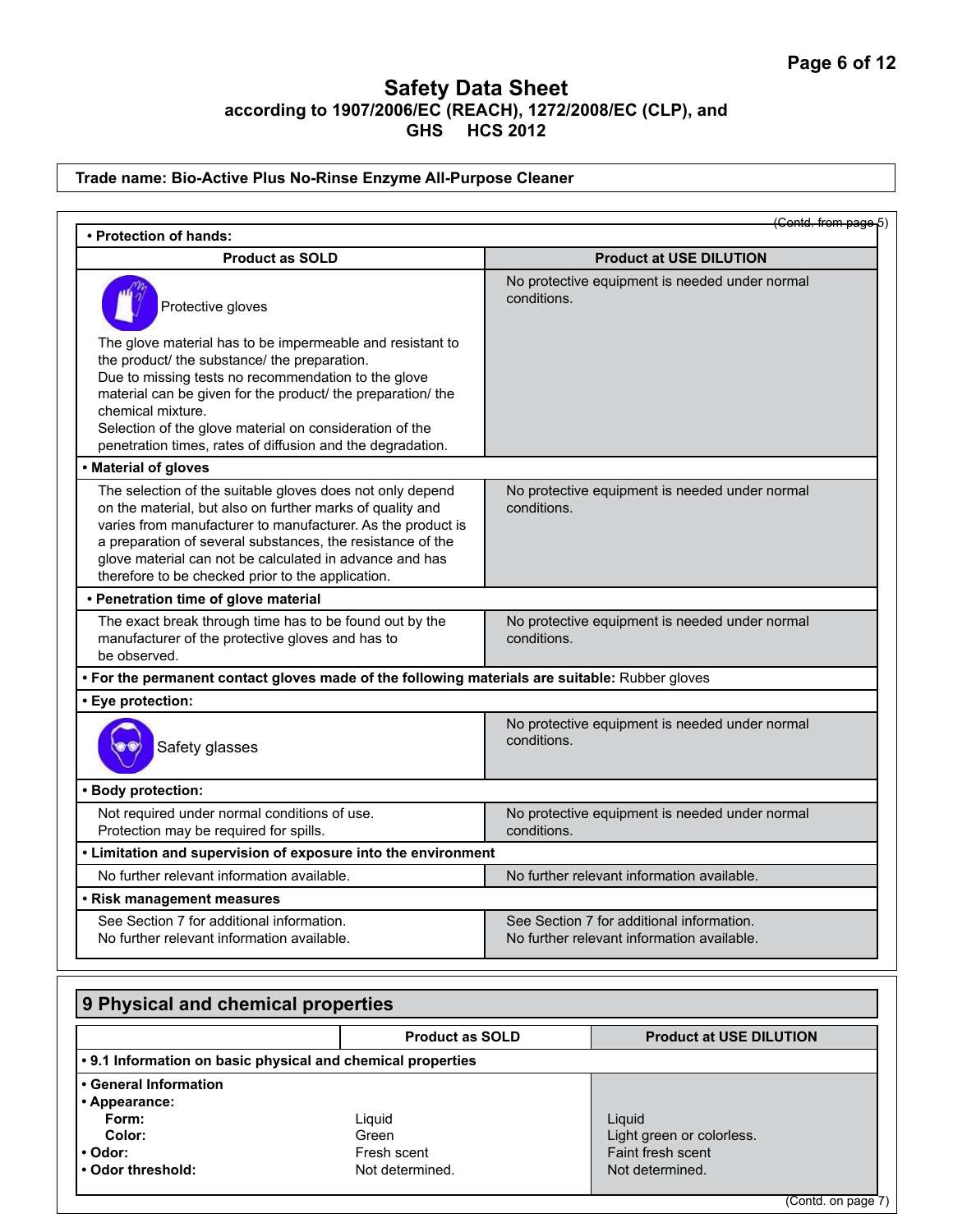#### **Trade name: Bio-Active Plus No-Rinse Enzyme All-Purpose Cleaner**

|                                                                                                                  |                                                                        | (Contd. from page 6)                                                                        |
|------------------------------------------------------------------------------------------------------------------|------------------------------------------------------------------------|---------------------------------------------------------------------------------------------|
|                                                                                                                  | <b>Product as SOLD</b>                                                 | <b>Product at USE DILUTION</b>                                                              |
| • pH-value at 25 °C:                                                                                             | $6.5 - 7.5$                                                            | $6.5 - 7.5$                                                                                 |
| • Change in condition<br><b>Melting point/Melting range:</b><br><b>Boiling point/Boiling range:</b>              | Undetermined.<br>>212 °F / 100 °C                                      | Undetermined.<br>>212 °F / 100 °C                                                           |
| • Flash point:                                                                                                   | Not available                                                          | Not available                                                                               |
| • Flammability (solid, gaseous):                                                                                 | Not applicable.                                                        | Not applicable.                                                                             |
| • Ignition temperature:                                                                                          | Not determined.                                                        | Not determined.                                                                             |
| • Decomposition temperature:                                                                                     | Not determined.                                                        | Not determined.                                                                             |
| · Self-igniting:                                                                                                 | Product is not self-igniting.                                          | Product is not self-igniting.                                                               |
| • Danger of explosion:                                                                                           | Product does not present an<br>explosion hazard.                       | Product does not present an explosion<br>hazard.                                            |
| <b>• Explosion limits:</b><br>Lower:<br>Upper:                                                                   | Not determined.<br>Not determined.                                     | Not determined.<br>Not determined.                                                          |
| • Vapor pressure at 20 °C:<br>• Specific gravity:<br>• Relative density<br>• Vapor density<br>• Evaporation rate | 23 hPa<br>1.02<br>Not determined.<br>Not determined.<br>$< 1$ (BuAc=1) | Not determined.<br>Not determined.<br>Not determined.<br>Not determined.<br>Not determined. |
| . Solubility in / Miscibility with water:                                                                        | Fully miscible.                                                        | Complete                                                                                    |
| • Partition coefficient<br>(n-octanol/water):<br>• Viscosity:                                                    | Not determined.<br>100 cP                                              | Not determined.<br>Not determined.                                                          |
| • 9.2 Other information<br><b>Bulk density</b>                                                                   | 8.54 lb/gal                                                            | 8.35 lb/gal                                                                                 |

### **10 Stability and reactivity**

#### **Product as SOLD**

- **10.1 Reactivity** Not determined.
- **10.2 Chemical stability**
- **Thermal decomposition / conditions to be avoided:** Material is stable under normal conditions. No decomposition if used and stored according to specifications.
- **10.3 Possibility of hazardous reactions** Hazardous polymerization does not occur.
- **10.4 Conditions to avoid** Do not mix with other chemicals.
- **10.5 Incompatible materials:** Oxidizers. Reducing agents.
- **10.6 Hazardous decomposition products:** Oxides of nitrogen. Oxides of phosphorus.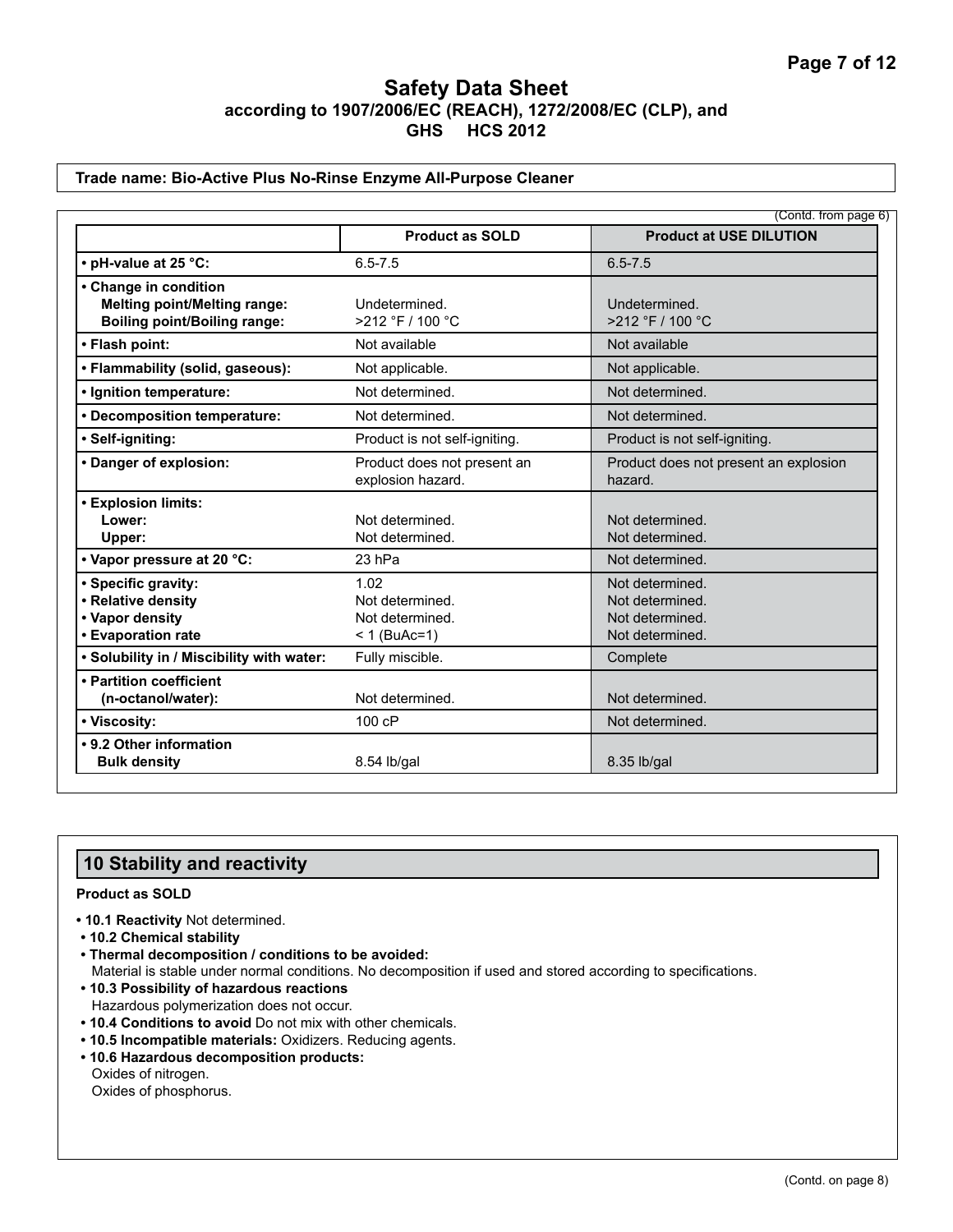### **Trade name: Bio-Active Plus No-Rinse Enzyme All-Purpose Cleaner**

(Contd. from page 7)

|                                                          |      | • 11.1 Information on toxicological effects                                                   |                                                                                                    |
|----------------------------------------------------------|------|-----------------------------------------------------------------------------------------------|----------------------------------------------------------------------------------------------------|
| <b>Product as SOLD</b><br>• Acute toxicity: >5,000 mg/kg |      |                                                                                               | <b>Product at USE DILUTION</b>                                                                     |
|                                                          |      |                                                                                               | Non-toxic at use-dilution.                                                                         |
|                                                          |      | • LD/LC50 values relevant for classification:                                                 | • LD/LC50 values relevant for classification:<br>No known significant effects or critical hazards. |
|                                                          |      | 34590-94-8 (2-Methoxymethylethoxy) propanol                                                   |                                                                                                    |
| Dermal                                                   | LD50 | 10000 mg/kg (rabbit)                                                                          |                                                                                                    |
| Oral                                                     | LD50 | 5400 mg/kg (rat)                                                                              |                                                                                                    |
|                                                          |      | 5324-84-5 1-Octanesulfonic acid, sodium salt                                                  |                                                                                                    |
| Oral                                                     | LD50 | 5000 mg/kg (rat)                                                                              |                                                                                                    |
|                                                          |      | 68439-46-3 Alcohols, C9-11, ethoxylated                                                       |                                                                                                    |
| Dermal                                                   | LD50 | 2000 mg/kg (rabbit)                                                                           |                                                                                                    |
|                                                          |      | 2000 mg/kg (rat)                                                                              |                                                                                                    |
| Inhalation                                               | LD50 | 5 mg/l/4h (rat)                                                                               |                                                                                                    |
| Oral                                                     | LD50 | 1200 mg/kg (rat)                                                                              |                                                                                                    |
|                                                          |      | 64-02-8 Tetrasodium ethylenediamine tetraacetate                                              |                                                                                                    |
| Oral                                                     | LD50 | 2000 mg/kg (rat)                                                                              |                                                                                                    |
| • Primary irritant effect:                               |      |                                                                                               |                                                                                                    |
| • on the skin: Causes skin irritation.                   |      |                                                                                               | No adverse effects due to skin contact are expected.                                               |
|                                                          |      | • on the eye: Causes serious eye damage. Direct contact with                                  | Direct contact with eyes may cause temporary irritation.                                           |
| eyes may cause temporary irritation.                     |      |                                                                                               |                                                                                                    |
| · Sensitization: No sensitizing effects known.           |      |                                                                                               |                                                                                                    |
| • Additional toxicological information:                  |      |                                                                                               |                                                                                                    |
|                                                          |      | The product shows the following dangers according to the calculation method of the General EU |                                                                                                    |
|                                                          |      | Classification Guidelines for Preparations as issued in the latest version:                   |                                                                                                    |
| Irritant<br>Prolonged inhalation may be harmful.         |      |                                                                                               | Not classified<br>No known significant effects or critical hazards.                                |
|                                                          |      |                                                                                               |                                                                                                    |

| • 12.1 Toxicity     |             |                                               |                          |                                |                  |
|---------------------|-------------|-----------------------------------------------|--------------------------|--------------------------------|------------------|
| • Aquatic toxicity: |             |                                               |                          |                                |                  |
|                     |             | <b>Product as SOLD</b>                        |                          | <b>Product at USE DILUTION</b> |                  |
| <b>Components</b>   |             | <b>Species</b>                                | <b>Test Results</b>      | No data available.             |                  |
|                     |             | Alcohols, C9-11, ethoxylated (CAS 68439-46-3) |                          |                                |                  |
| Other               |             | <b>Rainbow Trout</b>                          | 70.7 mg/l, 96 Hours      |                                |                  |
| Aquatic             |             |                                               |                          |                                |                  |
| Crustacea           | <b>EC50</b> | Water flea (Daphnia<br>magna)                 | 2.9 - 8.5 mg/l, 48 hours |                                |                  |
| Fish                | LC50        | Fathead minnow<br>(Pimephales promelas)       | 6 - 12 mg/l, 96 hours    |                                |                  |
|                     |             |                                               |                          |                                | $(C.$ ontd on na |

 $\overline{\phantom{a}}$ 

 $\equiv$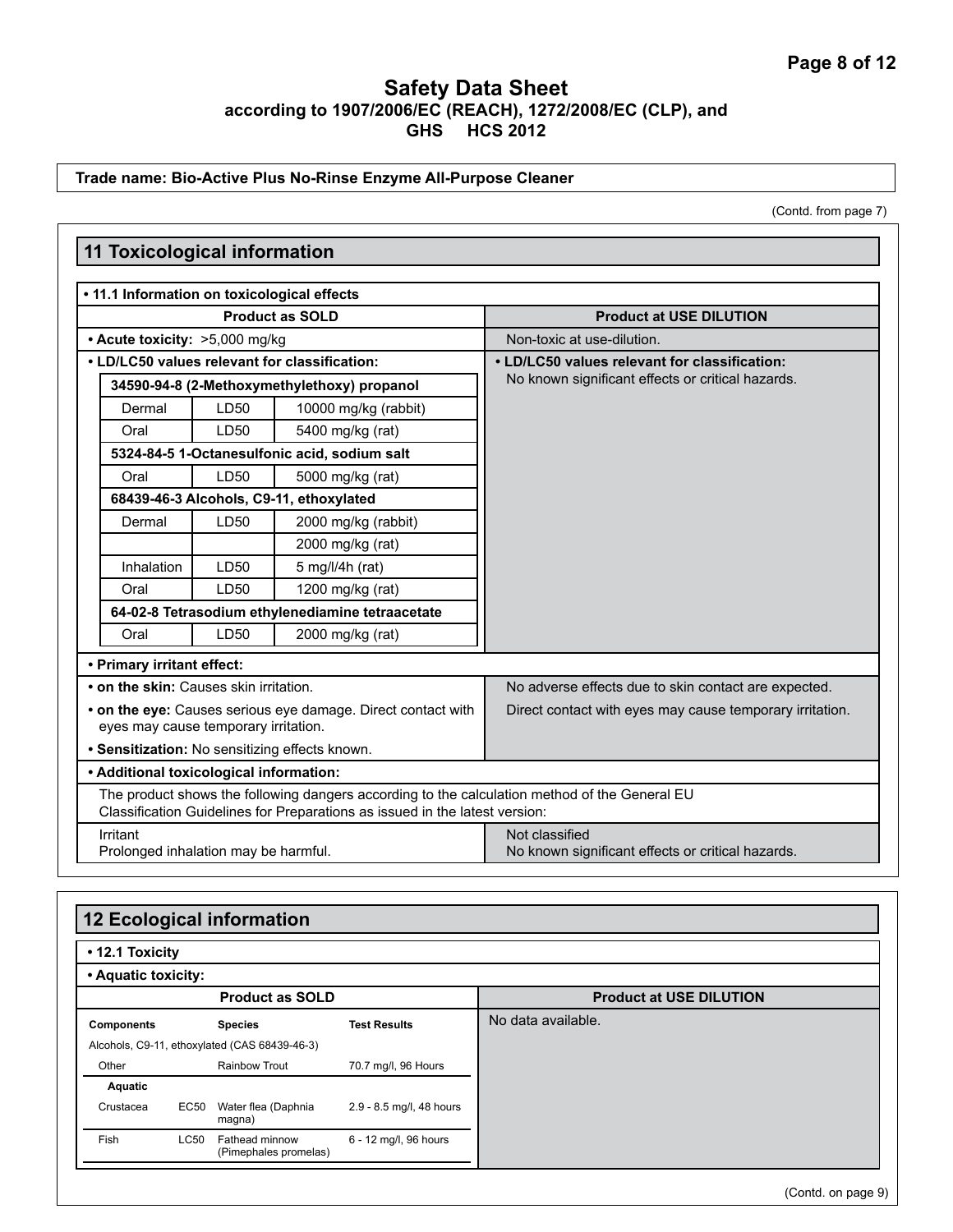#### **Trade name: Bio-Active Plus No-Rinse Enzyme All-Purpose Cleaner**

|                                                                                                                                                                                                                                                                                                                                                                                                                                       |      |                                                        |                                                                       | (Contd. from page 8)           |
|---------------------------------------------------------------------------------------------------------------------------------------------------------------------------------------------------------------------------------------------------------------------------------------------------------------------------------------------------------------------------------------------------------------------------------------|------|--------------------------------------------------------|-----------------------------------------------------------------------|--------------------------------|
|                                                                                                                                                                                                                                                                                                                                                                                                                                       |      | <b>Product as SOLD</b>                                 |                                                                       | <b>Product at USE DILUTION</b> |
| <b>Components</b>                                                                                                                                                                                                                                                                                                                                                                                                                     |      | <b>Species</b>                                         | <b>Test Results</b>                                                   | No data available.             |
|                                                                                                                                                                                                                                                                                                                                                                                                                                       |      | Tetrasodium ethylenediamine tetraacetate (CAS 64-02-8) |                                                                       |                                |
| Algae                                                                                                                                                                                                                                                                                                                                                                                                                                 |      | LC50 Algae                                             | 1.01 mg/l, 72 Hours                                                   |                                |
| Aquatic                                                                                                                                                                                                                                                                                                                                                                                                                               |      |                                                        |                                                                       |                                |
| Fish                                                                                                                                                                                                                                                                                                                                                                                                                                  | LC50 | <b>Bluegill (Lepomis</b><br>macrochirus)               | 472 - 500 mg/l, 96<br>hours                                           |                                |
| shown.                                                                                                                                                                                                                                                                                                                                                                                                                                |      |                                                        | * Estimates for product may be based on additional component data not |                                |
| .12.2 Persistence and degradability No further relevant information available.                                                                                                                                                                                                                                                                                                                                                        |      |                                                        |                                                                       |                                |
| .12.3 Bioaccumulative potential No further relevant information available.                                                                                                                                                                                                                                                                                                                                                            |      |                                                        |                                                                       |                                |
| . 12.4 Mobility in soil No further relevant information available.                                                                                                                                                                                                                                                                                                                                                                    |      |                                                        |                                                                       |                                |
| • Additional ecological information:                                                                                                                                                                                                                                                                                                                                                                                                  |      |                                                        |                                                                       |                                |
| • General notes:                                                                                                                                                                                                                                                                                                                                                                                                                      |      |                                                        |                                                                       |                                |
| This statement was deduced from the properties of the single components.<br>Due to available data on eliminability/decomposition and bioaccumulation potential a prolonged damage<br>of the environment is unlikely.<br>Water hazard class 1 (German Regulation) (Self-assessment): slightly hazardous for water<br>Do not allow undiluted product or large quantities of it to reach ground water, water course or sewage<br>system. |      |                                                        |                                                                       |                                |

# **13 Disposal considerations**

#### **• 13.1 Waste treatment methods**

| <b>Product as SOLD</b>                                                                                                                                                                                                                                                                                                                                                                             | <b>Product at USE DILUTION</b>                                                         |
|----------------------------------------------------------------------------------------------------------------------------------------------------------------------------------------------------------------------------------------------------------------------------------------------------------------------------------------------------------------------------------------------------|----------------------------------------------------------------------------------------|
| • Recommendation                                                                                                                                                                                                                                                                                                                                                                                   |                                                                                        |
| Collect and reclaim or dispose in sealed containers at<br>licensed waste disposal site. This material and its container<br>must be disposed of as hazardous waste. Do not allow<br>this material to drain into sewers/water supplies. Do not<br>contaminate ponds, waterways or ditches with chemical or<br>used container. Dispose of contents/container in accordance<br>with local regulations. | Diluted product can be flushed to sanitary sewer. Discard<br>empty container in trash. |
| Hazardous waste code<br>The waste code should be assigned in discussion between the<br>user, the producer and the waste disposal company.                                                                                                                                                                                                                                                          |                                                                                        |
| Waste from residues / unused products<br>Dispose of in accordance with local regulations. Empty<br>containers or liners may retain some product residues. This<br>material and its container must be disposed of in a safe manner<br>(see: Disposal instructions).                                                                                                                                 |                                                                                        |
| <b>Contaminated packaging</b><br>Empty containers should be taken to an approved waste<br>handling site for recycling or disposal. Since emptied containers<br>may retain product residue, follow label warnings even after<br>container is emptied.                                                                                                                                               |                                                                                        |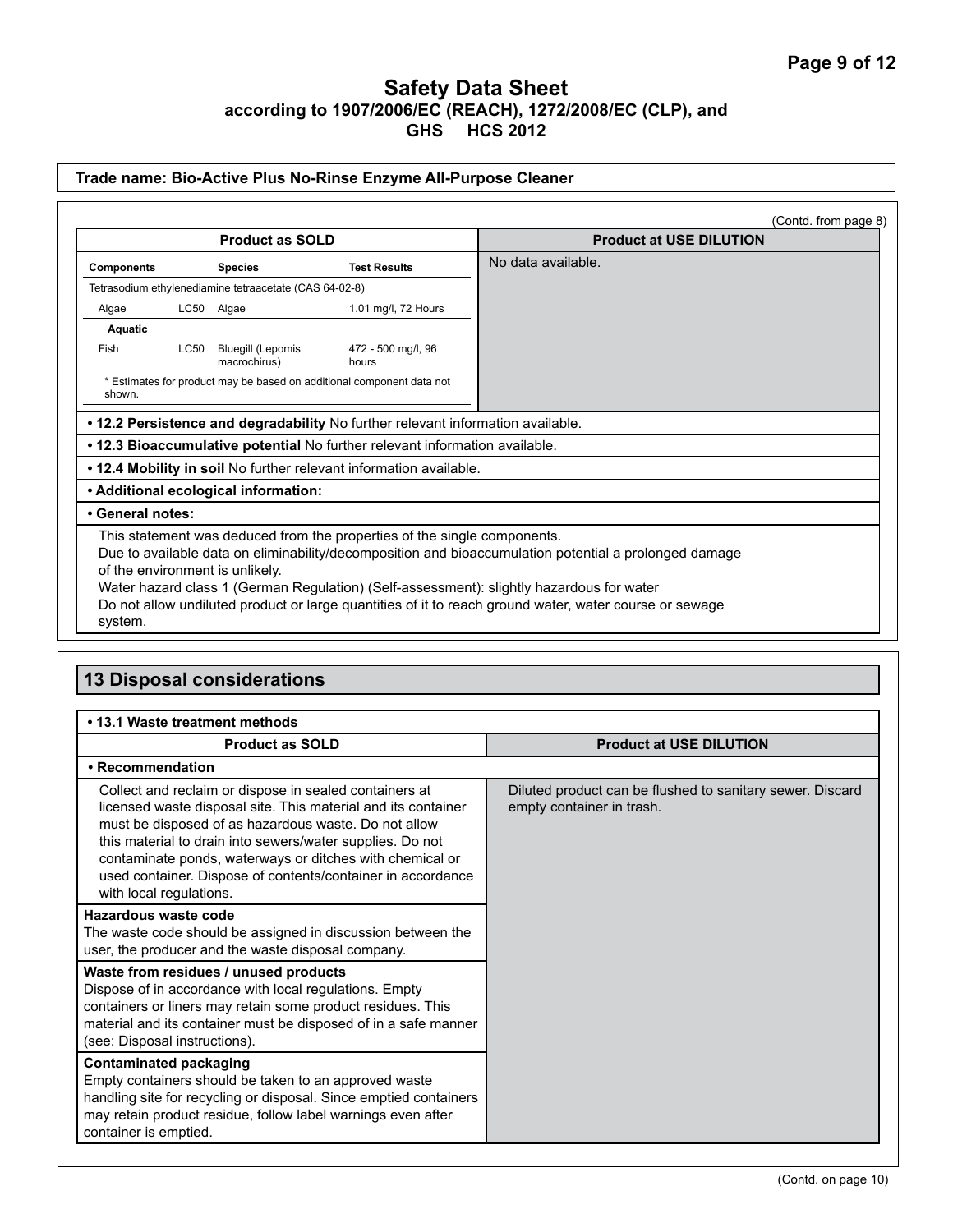#### **Trade name: Bio-Active Plus No-Rinse Enzyme All-Purpose Cleaner**

(Contd. from page 9)

| <b>14 Transport information</b>                                                   |                                  |  |  |
|-----------------------------------------------------------------------------------|----------------------------------|--|--|
| <b>Product as SOLD</b>                                                            |                                  |  |  |
| • 14.1 UN-Number<br>• DOT, ADR, ADN, IMDG, IATA                                   | N/A                              |  |  |
| • 14.2 UN proper shipping name<br>• DOT, ADR, ADN, IMDG, IATA                     | Cleaning Compounds, NOI, liquid. |  |  |
| • 14.3 Transport hazard class(es)<br>• DOT, ADR, ADN, IMDG, IATA<br>• Class       | N/A                              |  |  |
| • 14.4 Packing group<br>• DOT, ADR, IMDG, IATA                                    | N/A                              |  |  |
| • 14.5 Environmental hazards:<br>• Marine pollutant:                              | No                               |  |  |
| • 14.6 Special precautions for user                                               | Not applicable.                  |  |  |
| • 14.7 Transport in bulk according to Annex II of<br>MARPOL73/78 and the IBC Code | Not applicable.                  |  |  |
| • UN "Model Regulation":                                                          | Cleaning Compounds, NOI, liquid. |  |  |
| Product at USE DILUTION Not intended for transport.                               |                                  |  |  |

### **15 Regulatory information**

**• 15.1 Safety, health and environmental regulations/legislation specific for the substance or mixture**

- **United States (USA)**
- **SARA**

| <b>Product as SOLD</b>                            | <b>Product at USE DILUTION</b>     |  |  |  |
|---------------------------------------------------|------------------------------------|--|--|--|
| • Section 355 (extremely hazardous substances):   |                                    |  |  |  |
| None of the ingredients is listed.                | None of the ingredients is listed. |  |  |  |
| • Section 313 (Specific toxic chemical listings): |                                    |  |  |  |
| None of the ingredients is listed.                | None of the ingredients is listed. |  |  |  |
| • TSCA (Toxic Substances Control Act):            |                                    |  |  |  |
| All ingredients are listed.                       | All ingredients are listed.        |  |  |  |
|                                                   |                                    |  |  |  |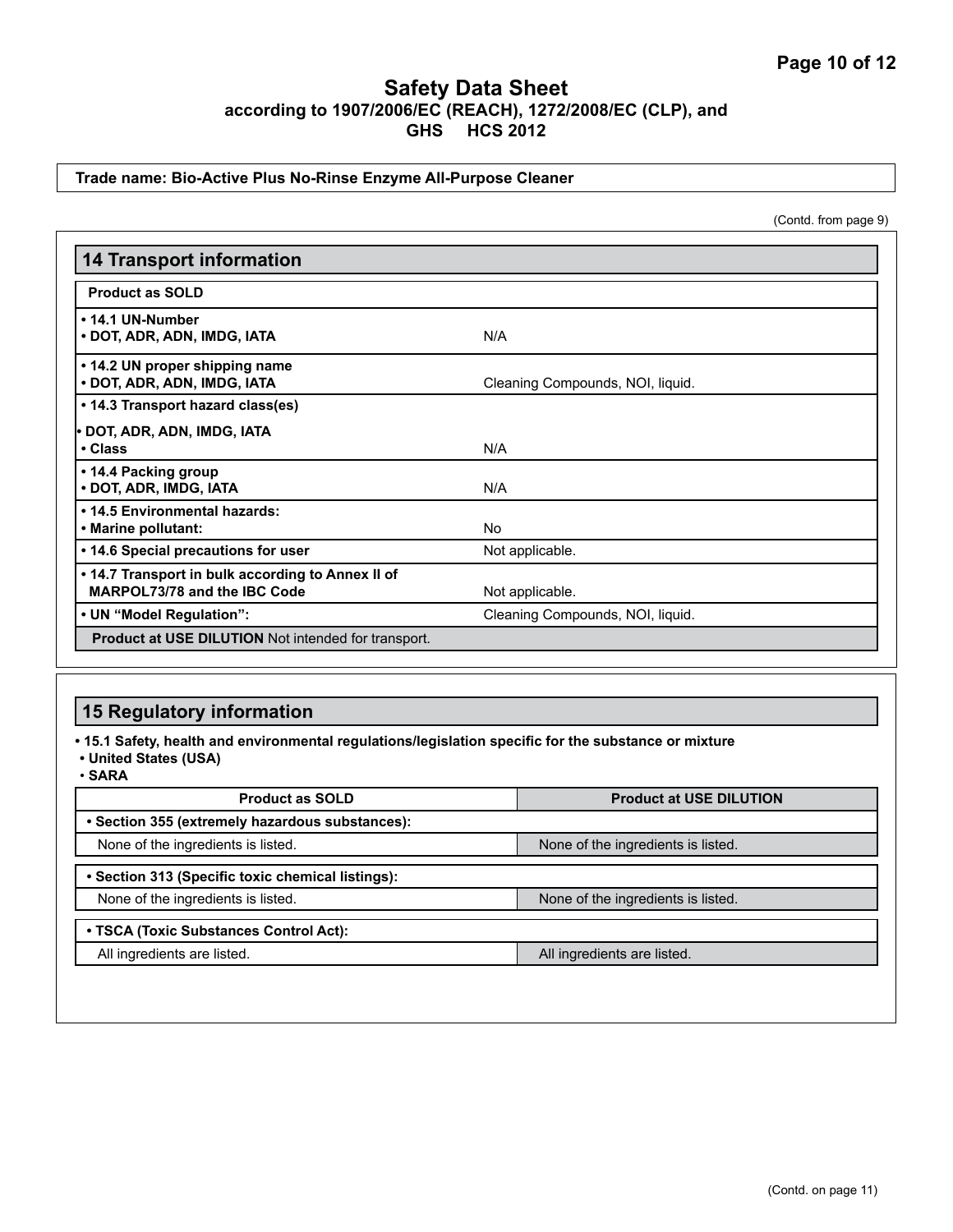#### **Trade name: Bio-Active Plus No-Rinse Enzyme All-Purpose Cleaner**

(Contd. from page 10)

| <b>Product as SOLD</b>                                                                    | <b>Product at USE DILUTION</b>     |  |  |  |
|-------------------------------------------------------------------------------------------|------------------------------------|--|--|--|
| • Proposition 65 (California):                                                            |                                    |  |  |  |
| • Chemicals known to cause cancer:                                                        |                                    |  |  |  |
| None of the ingredients is listed.                                                        | None of the ingredients is listed. |  |  |  |
| • Chemicals known to cause reproductive toxicity for females:                             |                                    |  |  |  |
| None of the ingredients is listed.                                                        | None of the ingredients is listed. |  |  |  |
| • Chemicals known to cause reproductive toxicity for males:                               |                                    |  |  |  |
| None of the ingredients is listed.                                                        | None of the ingredients is listed. |  |  |  |
| • Chemicals known to cause developmental toxicity:                                        |                                    |  |  |  |
| None of the ingredients is listed.                                                        | None of the ingredients is listed. |  |  |  |
| <b>· Carcinogenic Categories</b>                                                          |                                    |  |  |  |
| • EPA (Environmental Protection Agency)                                                   |                                    |  |  |  |
| None of the ingredients is listed.                                                        | None of the ingredients is listed. |  |  |  |
| • IARC (International Agency for Research on Cancer)                                      |                                    |  |  |  |
| None of the ingredients is listed.                                                        | None of the ingredients is listed. |  |  |  |
| . TLV (Threshold Limit Value established by ACGIH)                                        |                                    |  |  |  |
| None of the ingredients is listed.                                                        | None of the ingredients is listed. |  |  |  |
| . NIOSH-Ca (National Institute for Occupational Safety and Health)                        |                                    |  |  |  |
| None of the ingredients is listed.                                                        | None of the ingredients is listed. |  |  |  |
| · OSHA-Ca (Occupational Safety & Health Administration)                                   |                                    |  |  |  |
| None of the ingredients is listed.                                                        | None of the ingredients is listed. |  |  |  |
| • Canada                                                                                  |                                    |  |  |  |
| • Canadian Domestic Substances List (DSL)                                                 |                                    |  |  |  |
| All ingredients are listed.                                                               | All ingredients are listed.        |  |  |  |
| • Canadian Ingredient Disclosure list (limit 0.1%)                                        |                                    |  |  |  |
| (2-Methoxymethylethoxy) propanol<br>34590-94-8                                            | Not applicable.                    |  |  |  |
| • Canadian Ingredient Disclosure list (limit 1%)                                          |                                    |  |  |  |
| None of the ingredients is listed.                                                        | None of the ingredients is listed. |  |  |  |
| . 15.2 Chemical safety assessment: A Chemical Safety Assessment has not been carried out. |                                    |  |  |  |